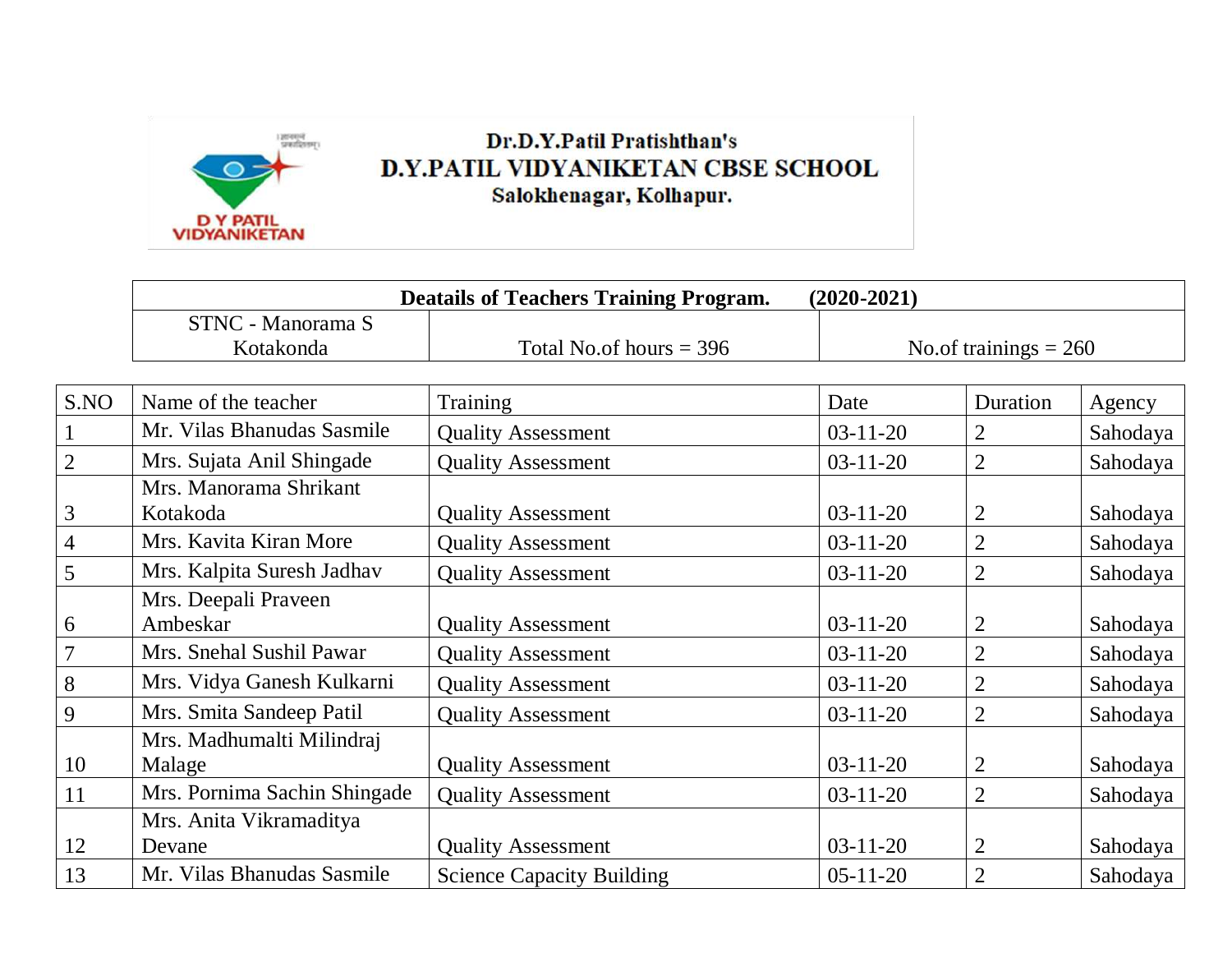| 14 | Mrs. Kalpita Suresh Jadhav          | <b>Science Capacity Building</b>                  | $05-11-20$     | $\overline{2}$ | Sahodaya |
|----|-------------------------------------|---------------------------------------------------|----------------|----------------|----------|
|    | Mrs. Deepali Praveen                |                                                   |                |                |          |
| 15 | Ambeskar                            | <b>Science Capacity Building</b>                  | $05-11-20$     | $\overline{2}$ | Sahodaya |
| 16 | Mrs. Snehal Santosh Alwekar         | <b>Science Capacity Building</b>                  | $05 - 11 - 20$ | $\overline{2}$ | Sahodaya |
| 17 | Mrs. Smita Sandeep Patil            | <b>Science Capacity Building</b>                  | $05 - 11 - 20$ | $\overline{2}$ | Sahodaya |
| 18 | Mrs. Pornima Sachin Shingade        | <b>Science Capacity Building</b>                  | $05 - 11 - 20$ | $\overline{2}$ | Sahodaya |
| 19 | Mrs. Surekha Maruti Shinge          | <b>Science Capacity Building</b>                  | $05 - 11 - 20$ | $\overline{2}$ | Sahodaya |
| 20 | Mrs. Sayali Gurunath Sutar          | <b>Science Capacity Building</b>                  | $05 - 11 - 20$ | $\overline{2}$ | Sahodaya |
| 21 | Mrs. Vidya Ganesh Kulkarni          | Methods and strategies to teach social<br>science | $07 - 11 - 20$ | 2              | Sahodaya |
| 22 | Mrs. Sabina Imran Saudagar          | Methods and strategies to teach social<br>science | $07 - 11 - 20$ | $\overline{2}$ | Sahodaya |
| 23 | Mrs. Sujata Anil Shingade           | Methods and strategies to teach social<br>science | $07-11-20$     | $\overline{2}$ | Sahodaya |
| 24 | Mrs. Anita Vikramaditya<br>Devane   | Methods and strategies to teach social<br>science | $07-11-20$     | $\overline{2}$ | Sahodaya |
| 25 | Mr. Amol Prakash Mane               | Methods and strategies to teach social<br>science | $07-11-20$     | $\overline{2}$ | Sahodaya |
| 26 | Mrs. Kavita Kiran More              | Methods and strategies to teach social<br>science | $07-11-20$     | $\overline{2}$ | Sahodaya |
| 27 | Mr. Mansingh Dinkar Daddikar        | Methods and strategies to teach social<br>science | $07 - 11 - 20$ | $\overline{2}$ | Sahodaya |
| 28 | Mrs. Madhumalti Milindraj<br>Malage | Methods and strategies to teach social<br>science | $07-11-20$     | $\overline{2}$ | Sahodaya |
| 29 | Mrs. Deepali Praveen<br>Ambeskar    | Methods and strategies to teach social<br>science | $07-11-20$     | $\overline{2}$ | Sahodaya |
| 30 | Mrs. Snehal Sushil Pawar            | Art integrated learning                           | $09-01-21$     | $\overline{2}$ | Sahodaya |
| 31 | Mrs. Anita Vikramaditya             | Art integrated learning                           | $09-01-21$     | $\overline{2}$ | Sahodaya |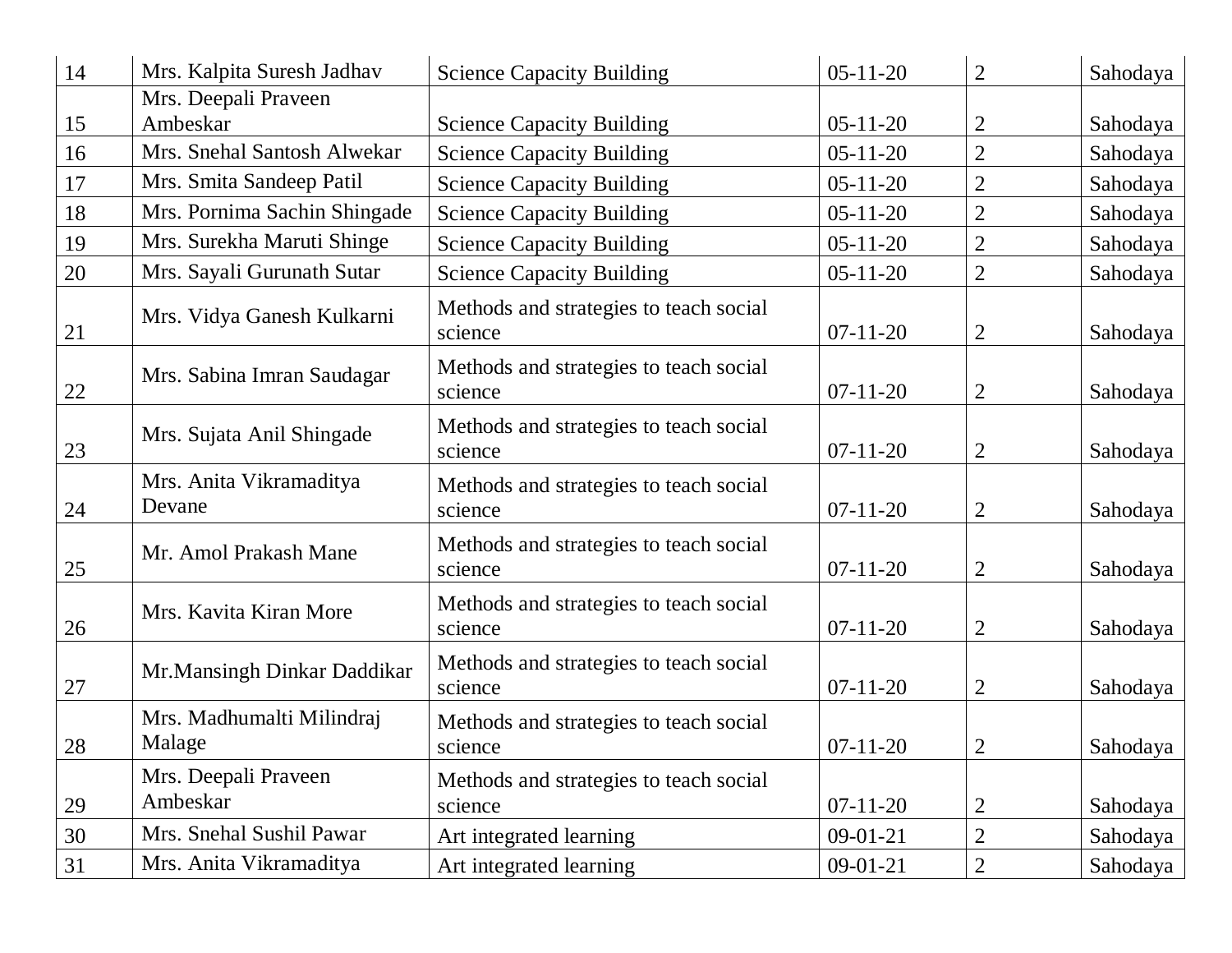|    | Devane                              |                         |            |                |             |
|----|-------------------------------------|-------------------------|------------|----------------|-------------|
| 32 | Mr. Amol Prakash Mane               | Art integrated learning | $09-01-21$ | $\overline{2}$ | Sahodaya    |
| 33 | Mrs. Madhumalti Milindraj<br>Malage | Art integrated learning | $09-01-21$ | 2              | Sahodaya    |
| 34 | Mrs. Mansingh Dinkar<br>Daddikar    | Art integrated learning | $09-01-21$ | 2              | Sahodaya    |
| 35 | Mrs. Surekha Maruti Shinge          | Art integrated learning | $09-01-21$ | 2              | Sahodaya    |
| 36 | Mrs. Sayali Gurunath Sutar          | Art integrated learning | $09-01-21$ | $\overline{2}$ | Sahodaya    |
| 37 | Mrs. Vidya Ganesh Kulkarni          | Art integrated learning | $09-01-21$ | $\overline{2}$ | Sahodaya    |
| 38 | Mrs. Smita Sandeep Patil            | Art integrated learning | $09-01-21$ | 2              | Sahodaya    |
| 39 | Mrs. Sujata Anil Shingade           | Art integrated learning | $09-01-21$ | 2              | Sahodaya    |
| 40 | Mrs. Sabina Imran Saudagar          | Art integrated learning | $09-01-21$ | 2              | Sahodaya    |
| 41 | Mrs. Kavita Kiran More              | Art integrated learning | $09-01-21$ | $\overline{2}$ | Sahodaya    |
| 42 | Ms. Poorva Prasad Kodolikar         | Art integrated learning | $09-01-21$ | 2              | Sahodaya    |
| 43 | Mrs. Kalpita Suresh Jadhav          | Art integrated learning | $09-01-21$ | 2              | Sahodaya    |
| 44 | Mrs. Deepali Praveen<br>Ambeskar    | Art integrated learning | $09-01-21$ | 2              | Sahodaya    |
| 45 | Mrs. Anita Dhondiram Pawar          | Art integrated learning | $09-01-21$ | $\overline{2}$ | Sahodaya    |
| 46 | Mrs. Manorama Shrikant<br>Kotakoda  | Art integrated learning | $09-01-21$ | 2              | Sahodaya    |
| 47 | Mrs. Snehal Santosh Alwekar         | Art integrated learning | $09-01-21$ | 2              | Sahodaya    |
| 48 | Mrs. Pornima Sachin Shingade        | Art integrated learning | $09-01-21$ | $\overline{2}$ | Sahodaya    |
| 49 | Mr. Vilas Bhanudas Sasmile          | Art integrated learning | $09-01-21$ | $\overline{2}$ | Sahodaya    |
| 50 | Mrs. Snehal Sushil Pawar            | <b>NEP</b>              | 23-02-21   |                | <b>CBSE</b> |
| 51 | Mrs. Smita Sandeep Patil            | <b>NEP</b>              | 23-02-21   |                | <b>CBSE</b> |
| 52 | Mrs. Anita Dhondiram Pawar          | <b>NEP</b>              | 23-02-21   |                | <b>CBSE</b> |
| 53 | Mr. Amol Prakash Mane               | <b>NEP</b>              | $23-02-21$ |                | <b>CBSE</b> |
| 54 | Mrs. Sayali Gurunath Sutar          | <b>NEP</b>              | 23-02-21   |                | <b>CBSE</b> |
| 55 | Mrs. Pornima Sachin Shingade        | <b>NEP</b>              | 23-02-21   |                | <b>CBSE</b> |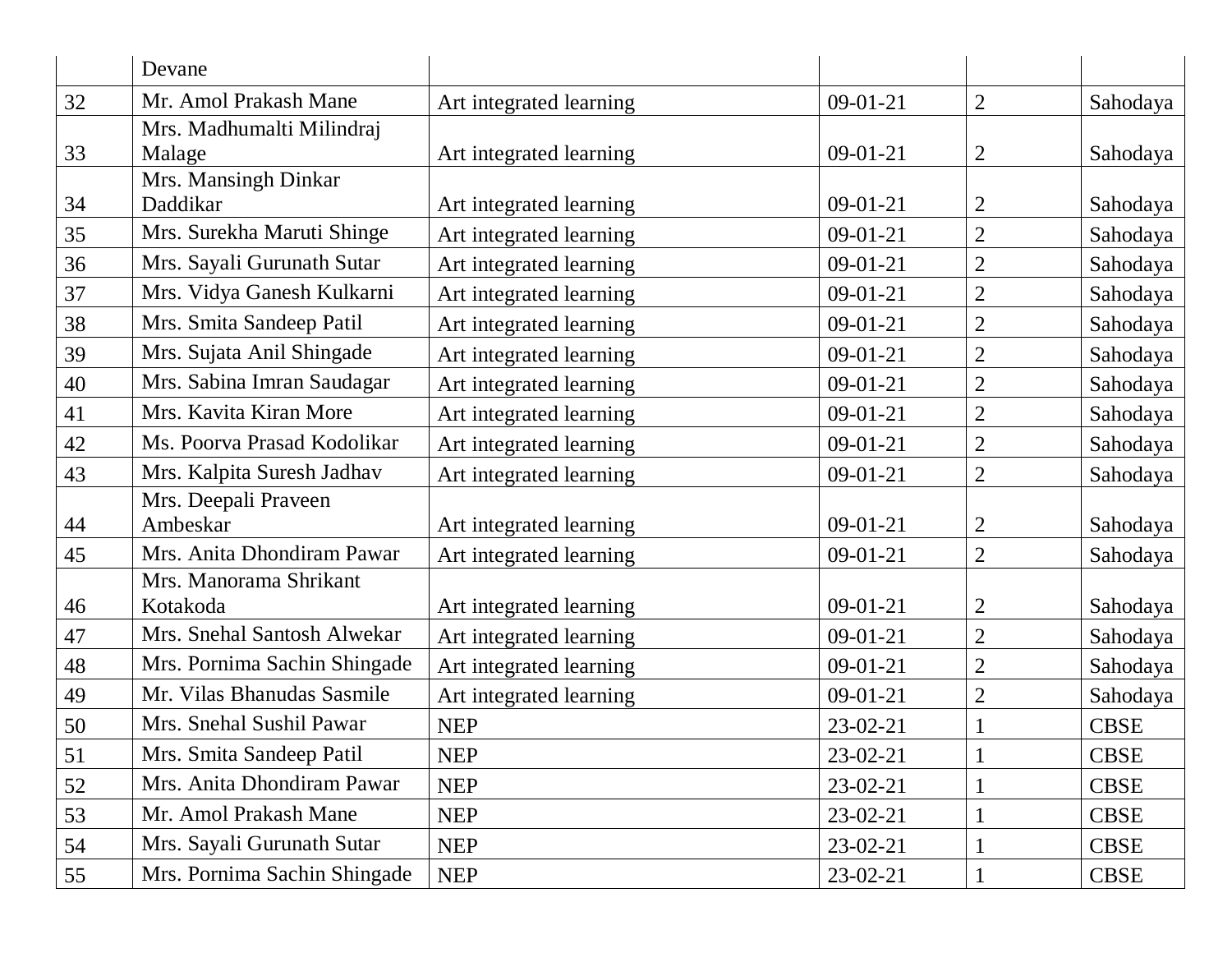| 56 | Mrs. Surekha Maruti Shinge         | <b>NEP</b>                                 | $23-02-21$     |          | <b>CBSE</b> |
|----|------------------------------------|--------------------------------------------|----------------|----------|-------------|
|    | Mrs. Deepali Praveen               |                                            |                |          |             |
| 57 | Ambeskar                           | <b>NEP</b>                                 | $23-02-21$     |          | <b>CBSE</b> |
|    | Mrs. Manorama Shrikant             |                                            |                |          |             |
| 58 | Kotakoda                           | <b>NEP</b>                                 | $23 - 02 - 21$ |          | <b>CBSE</b> |
| 59 | Mrs. Kalpita Suresh Jadhav         | <b>NEP</b>                                 | $23-02-21$     |          | <b>CBSE</b> |
| 60 | Mrs. Sujata Anil Shingade          | <b>NEP</b>                                 | $23-02-21$     |          | <b>CBSE</b> |
|    | Mrs. Anita Vikramaditya            |                                            |                |          |             |
| 61 | Devane                             | <b>NEP</b>                                 | $23-02-21$     |          | <b>CBSE</b> |
|    |                                    |                                            |                |          |             |
|    | Mrs. Manorama Shrikant<br>Kotakoda | Teaching Strategies/Methodologies in       |                |          |             |
| 62 |                                    | <b>Mathematics</b>                         | $22 - 03 - 21$ | 1        | <b>CBSE</b> |
|    | Mrs. Manorama Shrikant             |                                            |                |          |             |
| 63 | Kotakoda                           | <b>Assessment in Mathematics</b>           | $29-03-21$     | 1        | <b>CBSE</b> |
|    | Mrs. Manorama Shrikant             |                                            |                |          |             |
| 64 | Kotakoda                           |                                            | $30 - 03 - 21$ |          | <b>CBSE</b> |
|    |                                    | Happy Teachers create Happy Classrooms     |                |          |             |
|    | Mrs. Manorama Shrikant             |                                            |                |          |             |
|    | Kotakoda                           | Enhancing Practical Skills and Projects in |                |          |             |
| 65 |                                    | Science (IX-X)                             | $31 - 03 - 21$ | 1        | <b>CBSE</b> |
|    |                                    |                                            |                |          |             |
|    |                                    | Understanding Bloom's Taxonomy and its     |                |          |             |
| 66 | <b>Mansing Dinkar Daddikar</b>     | application in Science                     | $25-03-21$     | 1        | <b>CBSE</b> |
|    |                                    |                                            |                |          |             |
|    |                                    | Innovative online teaching strategies in   |                |          |             |
| 67 | Kalpita Jadhav                     | Science                                    | $22 - 03 - 21$ |          | <b>CBSE</b> |
|    | Mrs. Deepali Praveen               |                                            |                | $\bf{l}$ |             |
| 68 | Ambeskar                           | Teaching strategies/                       |                |          |             |
|    | Mrs. Deepali Praveen               |                                            |                |          |             |
| 69 | Ambeskar                           | Methodologies in Social Science            |                |          |             |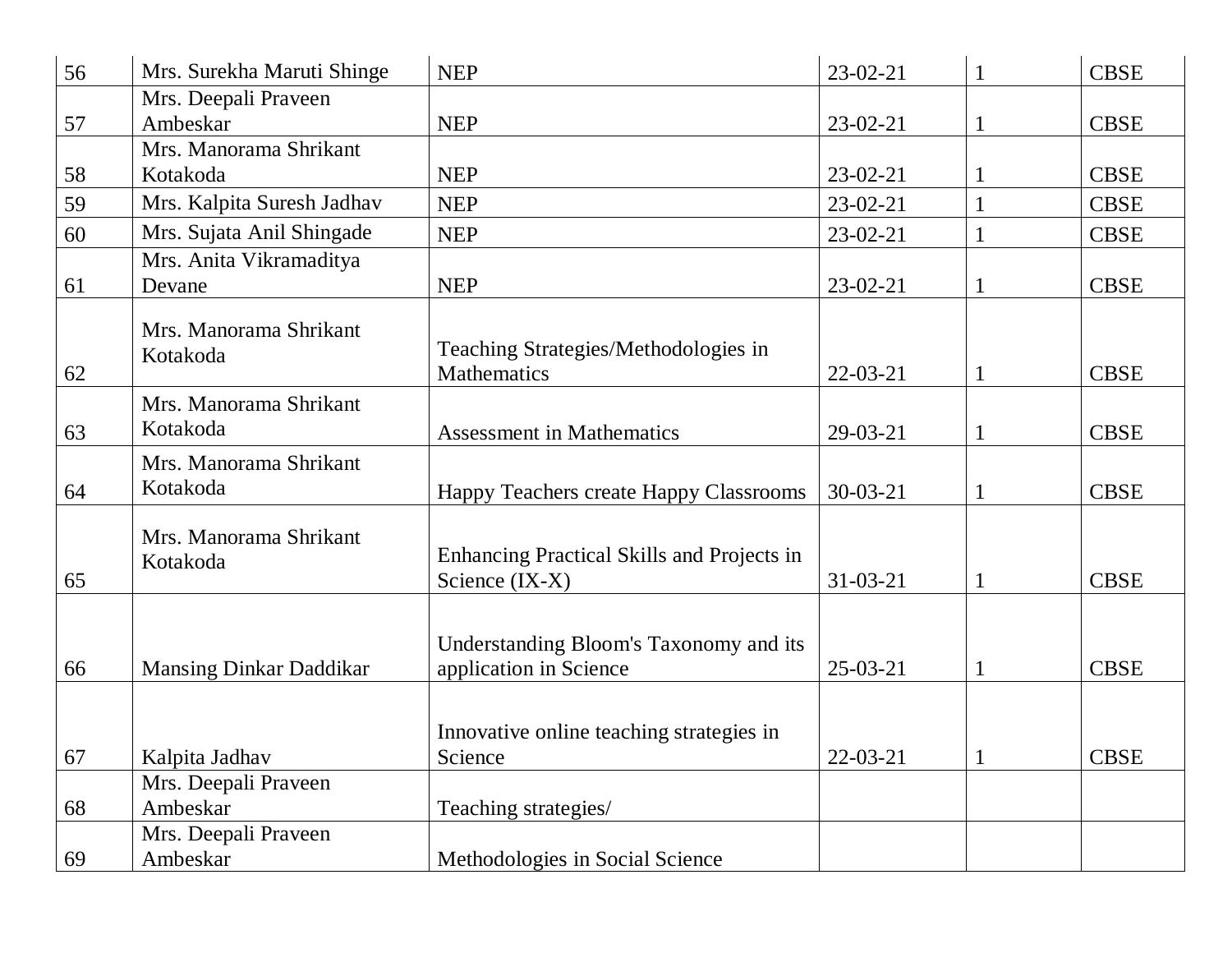|    | Mrs. Deepali Praveen             |                                                        |                | Delhi       |
|----|----------------------------------|--------------------------------------------------------|----------------|-------------|
| 70 | Ambeskar                         | <b>Adolescent Education</b>                            | $24 - 03 - 21$ | east        |
| 71 | Mrs. Deepali Praveen<br>Ambeskar | NEP 2020 Foundation of learning                        | 28-03-21       | Chennai     |
| 72 | Mrs. Deepali Praveen<br>Ambeskar | ICT Integtation in teaching of Political<br>Science    | $27-03-21$     | <b>CBSE</b> |
| 73 | Mrs. Deepali Praveen<br>Ambeskar | 21 st Century Skills                                   | $31 - 03 - 21$ | Chennai     |
| 74 | Mrs. Kalpita Suresh Jadhav       | InnovativeonlineteachingstrategiesinScien<br>ceCHENNAI | 22-03-202      | <b>CBSE</b> |
| 75 | Mrs. Kalpita Suresh Jadhav       | GenderSensitivity                                      | $23-03-21$     | <b>CBSE</b> |
| 76 | Mrs. Kalpita Suresh Jadhav       | <b>Assessment in Science</b>                           | $25-03-21$     | <b>CBSE</b> |
| 77 | Mrs. Kalpita Suresh Jadhav       | Integration of ICT political Science                   | $30 - 03 - 21$ | <b>CBSE</b> |
| 78 | Mrs. Kalpita Suresh Jadhav       | <b>Experiential learning</b>                           | $06 - 03 - 21$ | Diksha      |
| 79 | Mrs. Kalpita Suresh Jadhav       | Competency based learning                              | $11-03-21$     | Diksha      |
| 80 | Mrs. Kalpita Suresh Jadhav       | Competency based learning                              | $11-03-21$     | Diksha      |
| 81 | Mrs. Kalpita Suresh Jadhav       | Competency based learning                              | $15-03-21$     | Diksha      |
| 82 | Mrs. Kalpita Suresh Jadhav       | Competency based learning                              | $17-03-21$     | Diksha      |
| 83 | Mrs. Kalpita Suresh Jadhav       | <b>ARBUS Course -1</b>                                 | $22 - 03 - 21$ |             |
| 84 | Mrs. Kalpita Suresh Jadhav       | <b>ARAH PRD Course-1</b>                               | $23-03-21$     | Diksha      |
| 85 | Mrs. Kalpita Suresh Jadhav       | <b>Cyber Hygiene Practices</b>                         | $23-03-21$     | Diksha      |
| 86 | Mrs. Kalpita Suresh Jadhav       | C M Rise Digital Shikshak Prashikshan                  | $24 - 03 - 21$ | Diksha      |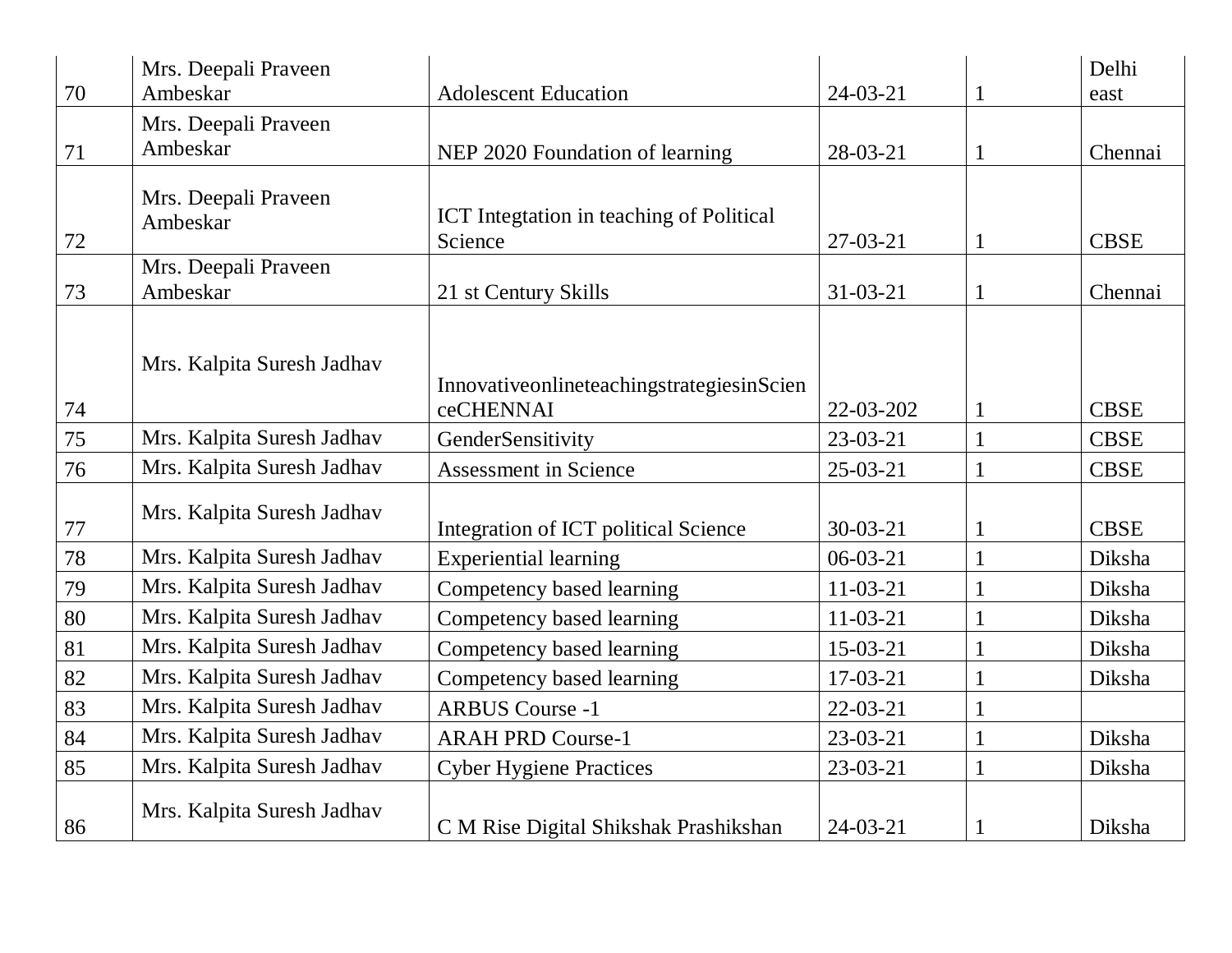| 87  | Mrs. Kalpita Suresh Jadhav | Explanation in mathematics 1-5                                          | $24 - 03 - 21$ |              | Diksha      |
|-----|----------------------------|-------------------------------------------------------------------------|----------------|--------------|-------------|
| 88  | Mrs. Kalpita Suresh Jadhav | e-Monitoring training                                                   | $24 - 03 - 21$ |              | Diksha      |
| 89  | Mrs. Kalpita Suresh Jadhav | Pedagogy of mathematics                                                 | $25 - 03 - 21$ |              | Diksha      |
| 90  | Mrs. Kalpita Suresh Jadhav | Pedagogy of EVS                                                         | $25 - 03 - 21$ |              | Diksha      |
| 91  | Mrs. Kalpita Suresh Jadhav | Curriculum and inclusive classroom                                      | $25-03-21$     |              | Diksha      |
|     |                            | School leadership                                                       |                |              |             |
| 92  | Mrs. Kalpita Suresh Jadhav | $25 - 03 - 21$                                                          | $25-03-21$     | <sup>1</sup> | Diksha      |
| 93  | Mrs. Kalpita Suresh Jadhav | Concepts and applications                                               | $25 - 03 - 21$ |              | Diksha      |
|     | Mrs. Kalpita Suresh Jadhav |                                                                         |                |              |             |
| 94  |                            | GA-14 Nayi pahelein in vidyalayi shiksha                                | $27-03-21$     |              | Diksha      |
| 95  | Mrs. Kalpita Suresh Jadhav | Personal digital services                                               | $25 - 03 - 21$ |              | Diksha      |
| 96  | Mrs. Kavita Kiran More     | GJ School ledaership concepts and<br>applications                       | $23-03-21$     |              | Diksha      |
| 97  | Mrs. Kavita Kiran More     | <b>CBSE Reading Challenge 2.0(English)</b>                              | $24 - 03 - 21$ |              | Diksha      |
| 98  | Mrs. Kavita Kiran More     | कला सनिकेत शिक्षा                                                       | 20-Mar         |              | Diksha      |
| 99  | Mrs. Kavita Kiran More     | GJ Initiatives in School Education                                      | 26-Mar         |              | Diksha      |
| 100 | Mrs. Kavita Kiran More     | GJ Curriculum and Inclusive Classroom                                   | 25-Mar-21      |              | Diksha      |
| 101 | Mrs. Kavita Kiran More     | <b>GJ School Based Assessment</b>                                       | 26-Mar-21      |              | Diksha      |
| 102 | Mrs. Kavita Kiran More     | GJ developing psq for creating a safe and<br>healthy School environment | 24-Mar-21      |              | Diksha      |
| 103 | Mrs. Kavita Kiran More     | Value education<br>school approach<br>towards value<br>education        | $24 - 03 - 21$ |              | <b>CBSE</b> |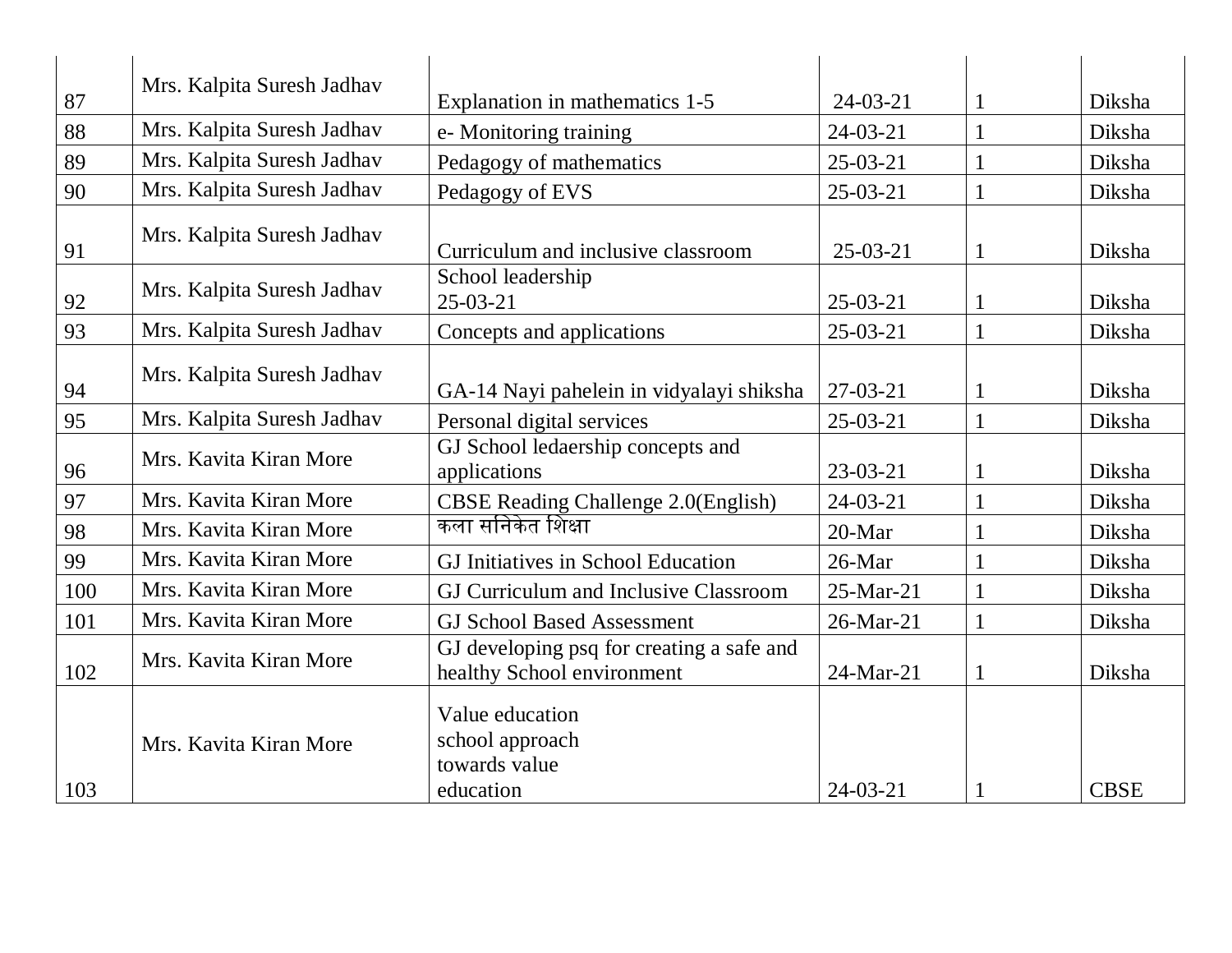| 104 | Mrs. Kavita Kiran More    | Conduct management<br>in class management<br>of interpersonal<br>relationshipsConduct management | $24-03-21$     |   | <b>CBSE</b>   |
|-----|---------------------------|--------------------------------------------------------------------------------------------------|----------------|---|---------------|
| 105 | Mrs. Sujata Anil Shingade | Conduct management<br>in class management<br>of interpersonal<br>relationshipsConduct management | $24-03-21$     |   | <b>CBSE</b>   |
| 106 | Mrs. Kavita Kiran More    | <b>Experiential learning</b>                                                                     | 18-03-21       |   | <b>DIKSHA</b> |
| 107 | Mrs. Kavita Kiran More    | Competency based learning                                                                        | 18-03-21       | 4 | <b>DIKSHA</b> |
| 108 | Mrs. Sujata Anil Shingade | <b>Experiential learning</b>                                                                     | 18-03-21       |   | <b>DIKSHA</b> |
| 109 | Mrs. Sujata Anil Shingade | Competency based learning                                                                        | 18-03-21       | 4 | <b>DIKSHA</b> |
| 110 | Mrs. Sujata Anil Shingade | C.T.का समन्वय उत्तर प्रदेश - test only                                                           | $23-03-21$     |   | <b>DIKSHA</b> |
| 111 | Mrs. Sujata Anil Shingade | AP Hindi 1- Pathycharya aur samaveshi<br>kaksha                                                  | 23-03-21       |   | <b>DIKSHA</b> |
| 112 | Mrs. Sujata Anil Shingade | AP Hindi 2 Swast vidyalyi parivesh<br>nirmiti karane                                             | $23-03-21$     |   | <b>DIKSHA</b> |
| 113 | Mrs. Sujata Anil Shingade | hetu PSQ vikasit karana                                                                          |                |   | <b>DIKSHA</b> |
| 114 | Mrs. Sujata Anil Shingade | AP-Hibdi -3 Vidhyalay main swast aur<br>kalyan                                                   | 23-03-21       |   | <b>DIKSHA</b> |
| 115 | Mrs. Sujata Anil Shingade | Covid 19-Stress Management - English                                                             | $24-03-21$     |   | <b>DIKSHA</b> |
| 116 | Mrs. Sujata Anil Shingade | GJ - School Leadership Concept and<br><b>Applications</b>                                        | $25-03-21$     |   | <b>DIKSHA</b> |
| 117 | Mrs. Sujata Anil Shingade | <b>GJ</b> - School Based Assessment                                                              | $26 - 03 - 21$ |   | <b>DIKSHA</b> |
| 118 | Mrs. Sujata Anil Shingade | eMentoring Training                                                                              | $26 - 03 - 21$ |   | <b>DIKSHA</b> |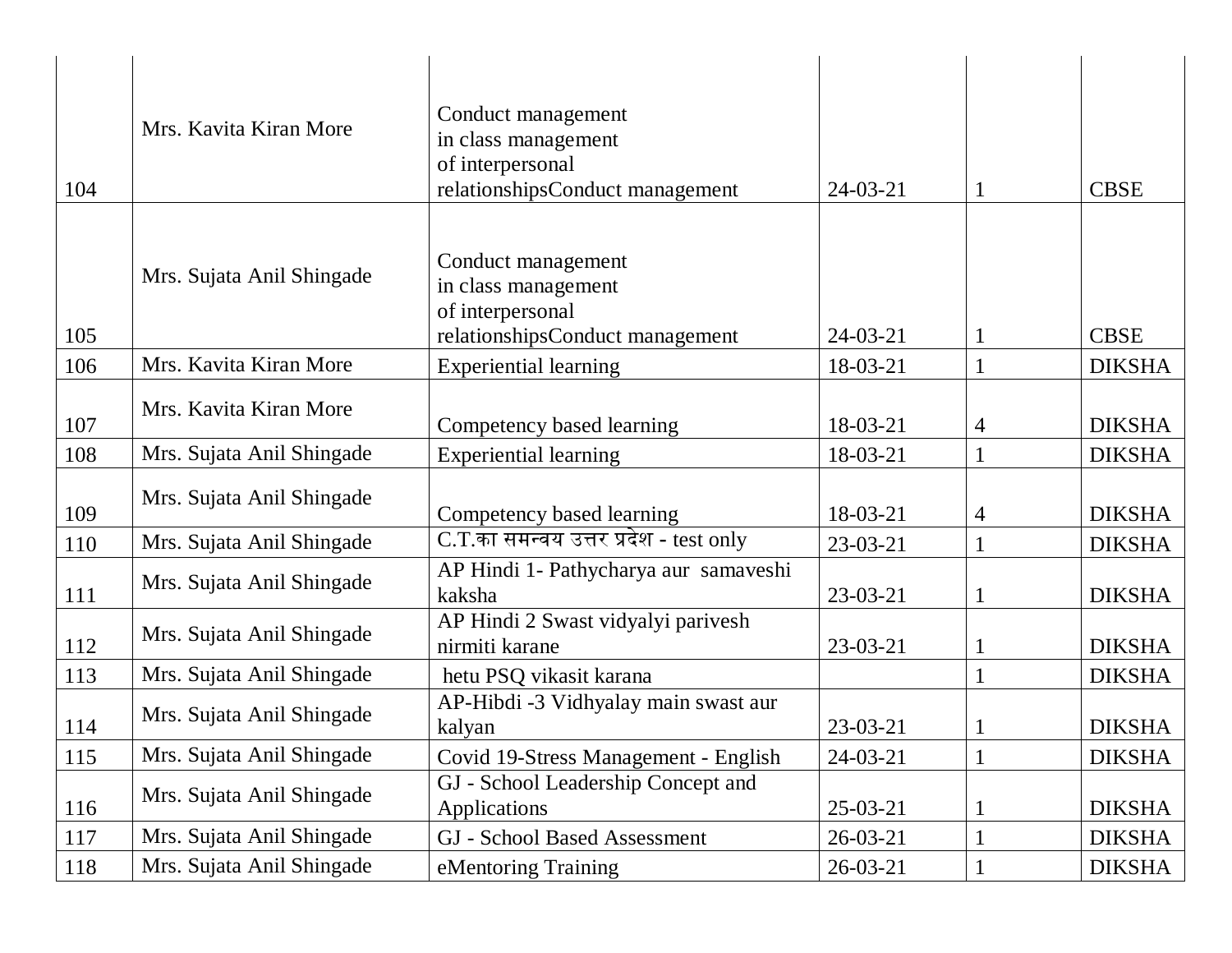| 119 | Mrs. Manorama Shrikant<br>Kotakoda | Competency Based Education Module -1                                       | $01-03-21$     | <b>DIKSHA</b> |
|-----|------------------------------------|----------------------------------------------------------------------------|----------------|---------------|
| 120 | Mrs. Manorama Shrikant<br>Kotakoda | <b>Experential Learning</b>                                                | $17-03-21$     | <b>DIKSHA</b> |
| 121 | Mrs. Manorama Shrikant<br>Kotakoda | Competency Based Education Module -2                                       | 18-03-21       | <b>DIKSHA</b> |
| 122 | Mrs. Manorama Shrikant<br>Kotakoda | Competency Based Education Module -3                                       | 18-03-21       | <b>DIKSHA</b> |
| 123 | Mrs. Manorama Shrikant<br>Kotakoda | <b>Competency Based Education Module -4</b>                                | 18-03-21       | <b>DIKSHA</b> |
| 124 | Mrs. Manorama Shrikant<br>Kotakoda | GA-12 Pedagogy of Science                                                  | $22-03-21$     | <b>DIKSHA</b> |
| 125 | Mrs. Manorama Shrikant<br>Kotakoda | e Mentoring                                                                | $23 - 03 - 21$ | <b>DIKSHA</b> |
| 126 | Mrs. Manorama Shrikant<br>Kotakoda | DC 2020 How to create Explanation<br><b>Content - Mathematics Grade1-5</b> | $22 - 03 - 21$ | <b>DIKSHA</b> |
| 127 | Mrs. Manorama Shrikant<br>Kotakoda | <b>Cyber Hygiene Practices - Personal</b><br><b>Digital Devices</b>        | $23 - 03 - 21$ | <b>DIKSHA</b> |
| 128 | Mrs. Manorama Shrikant<br>Kotakoda | <b>Stress Management</b>                                                   | $23-03-21$     | <b>DIKSHA</b> |
| 129 | Mrs. Manorama Shrikant<br>Kotakoda | <b>ARAH PRD Course 1 - 0223</b>                                            | $23-03-21$     | <b>DIKSHA</b> |
| 130 | Mrs. Manorama Shrikant<br>Kotakoda | GJ- Curriculum and Inclusive Class room                                    | $24-03-21$     | <b>DIKSHA</b> |
| 131 | Mrs. Manorama Shrikant<br>Kotakoda | Digital Shikshak Prasikshan                                                | $24-03-21$     | <b>DIKSHA</b> |
| 132 | Mrs. Manorama Shrikant<br>Kotakoda | GJ- Pedagogy of Mathematics                                                | $24-03-21$     | <b>DIKSHA</b> |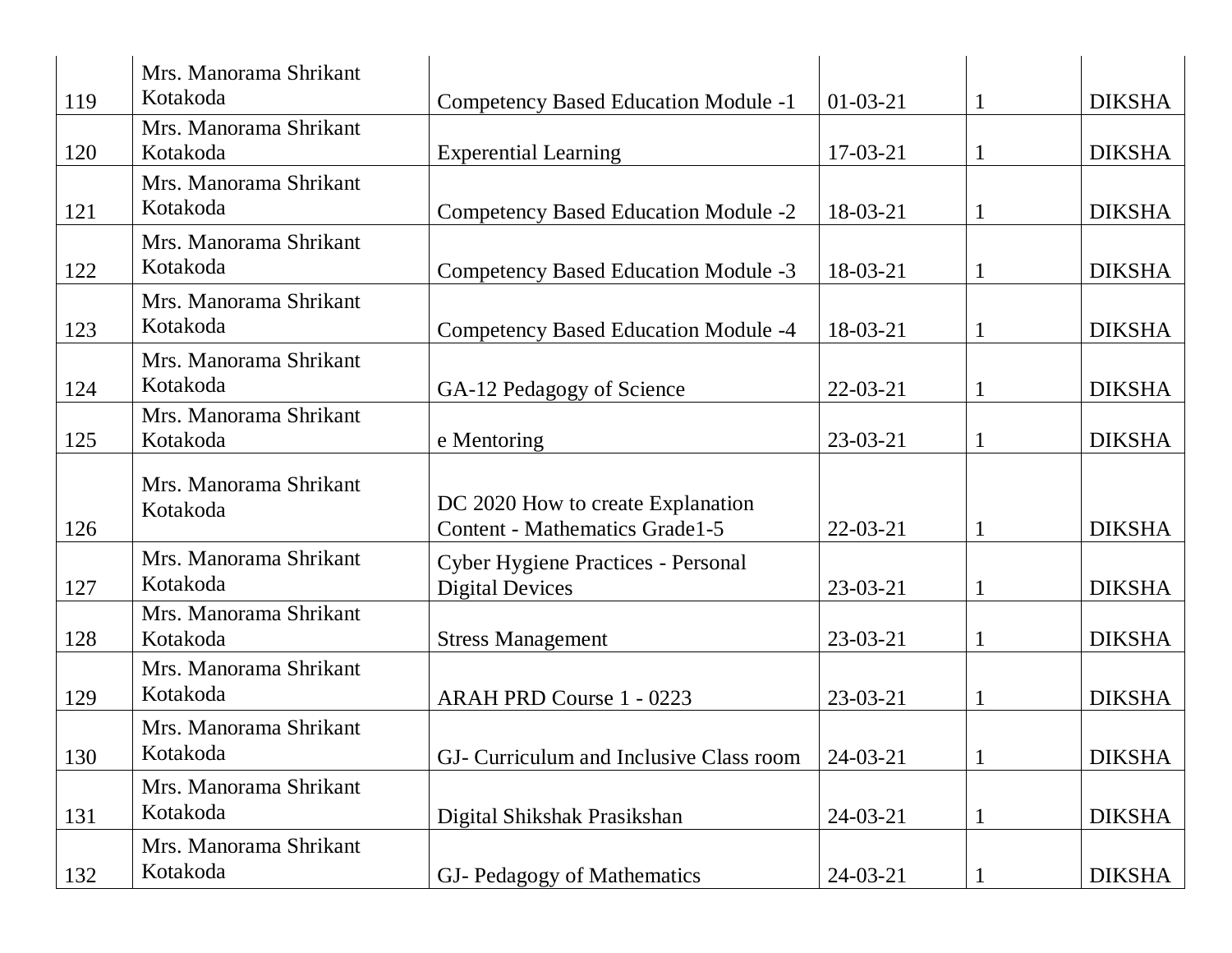| 133 | Mrs. Manorama Shrikant<br>Kotakoda | MH - M13 School Leadership: Content<br>and Applications          | $24 - 03 - 21$ |   | <b>DIKSHA</b> |
|-----|------------------------------------|------------------------------------------------------------------|----------------|---|---------------|
| 134 | Mrs. Manorama Shrikant<br>Kotakoda | <b>ARBUS Course 1 - 0223</b>                                     | $25-03-21$     |   | <b>DIKSHA</b> |
| 135 | Mrs. Manorama Shrikant<br>Kotakoda | LD- School based Assessment                                      | $26 - 03 - 21$ |   | <b>DIKSHA</b> |
| 136 | Mrs. Manorama Shrikant<br>Kotakoda | GJ Integrating Gender in the Teaching<br><b>Learning Process</b> | $26 - 03 - 21$ |   | <b>DIKSHA</b> |
| 137 | Mrs. Deepali Praveen<br>Ambeskar   | <b>Experiential learning</b>                                     | $11 - 3 - 21$  |   | <b>DIKSHA</b> |
| 138 | Mrs. Deepali Praveen<br>Ambeskar   | Competency based learning                                        | 18-03-21       | 4 | <b>DIKSHA</b> |
| 139 | Mrs. Deepali Praveen<br>Ambeskar   | Cyber hygiene Practices: Personal Digital<br>Devices             | $20 - 3 - 21$  |   | <b>DIKSHA</b> |
| 140 | Mrs. Deepali Praveen<br>Ambeskar   | <b>COVID-19 Stress management</b>                                | $20 - 3 - 21$  |   | <b>DIKSHA</b> |
| 141 | Mrs. Deepali Praveen<br>Ambeskar   | GA-12 Pedagogy of science                                        | $22 - 3 - 21$  |   | <b>DIKSHA</b> |
| 142 | Mrs. Deepali Praveen<br>Ambeskar   | School leadership: concepts &<br>applications                    | $23 - 3 - 21$  |   | <b>DIKSHA</b> |
| 143 | Mrs. Deepali Praveen<br>Ambeskar   | <b>COUHAR VER 0322</b>                                           | $23 - 3 - 21$  |   | <b>DIKSHA</b> |
| 144 | Mrs. Deepali Praveen<br>Ambeskar   | AP_Hindi_पाठ्यचर्या और समावेशी कक्षा                             | $23 - 3 - 21$  |   | <b>DIKSHA</b> |
| 145 | Mrs. Deepali Praveen<br>Ambeskar   | <b>ARAH PRD Course 1 0223</b>                                    | $24 - 3 - 21$  |   | <b>DIKSHA</b> |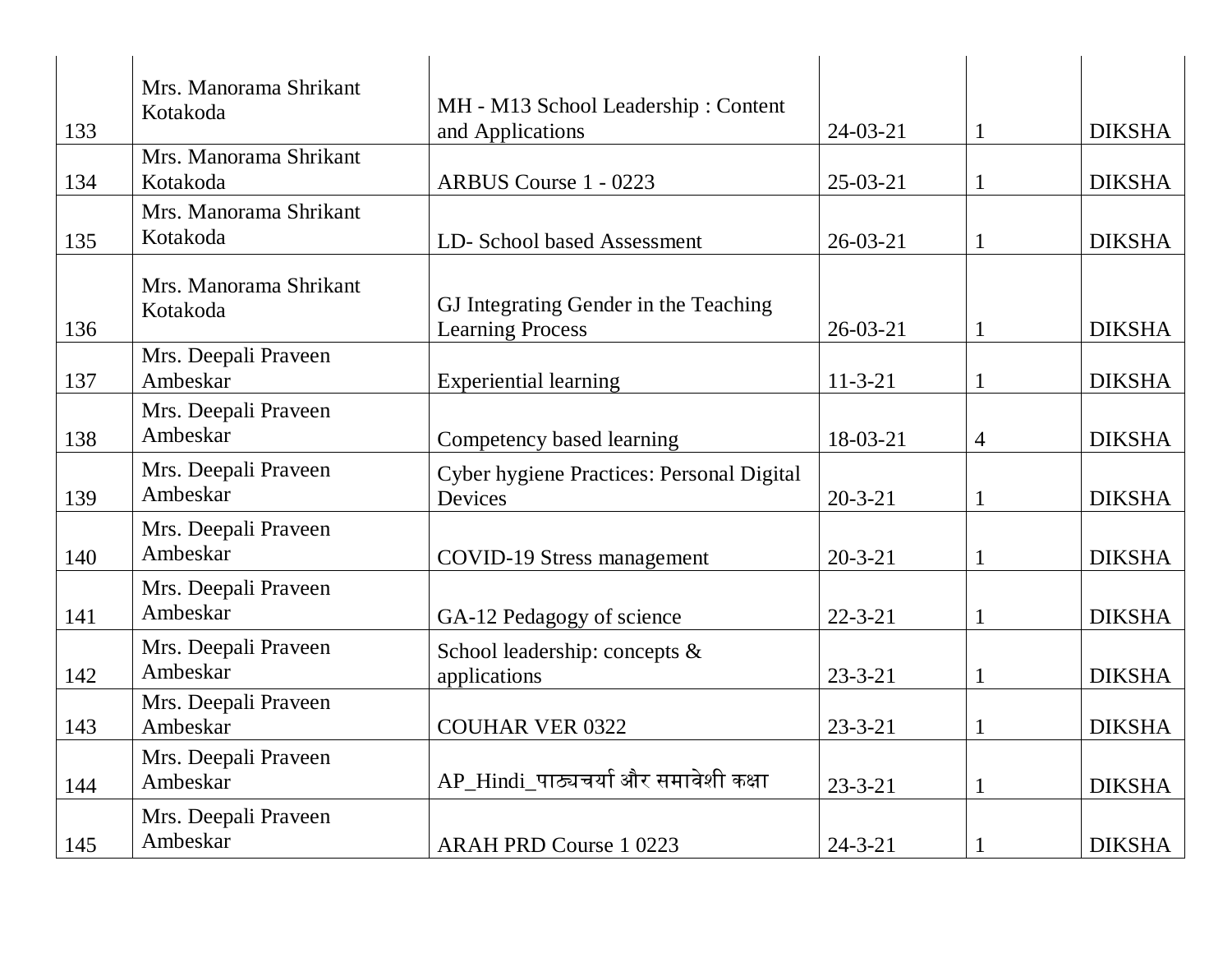| 146 | Mrs. Deepali Praveen<br>Ambeskar  | सी टी का समन्वय (उत्तर प्रदेश) test only                                  | $24 - 3 - 21$ | <b>DIKSHA</b> |
|-----|-----------------------------------|---------------------------------------------------------------------------|---------------|---------------|
| 147 | Mrs. Deepali Praveen<br>Ambeskar  | MH_M6_ Art Integrated learning                                            | $24 - 3 - 21$ | <b>DIKSHA</b> |
| 148 | Mrs. Deepali Praveen<br>Ambeskar  | MH_M1_ Curriculum & Inclusive<br>classroom                                | $24 - 3 - 21$ | <b>DIKSHA</b> |
| 149 | Mrs. Deepali Praveen<br>Ambeskar  | eMentoring                                                                | $24 - 3 - 21$ | <b>DIKSHA</b> |
| 150 | Mrs. Deepali Praveen<br>Ambeskar  | GJ_ School based Assessment                                               | $24 - 3 - 21$ | <b>DIKSHA</b> |
| 151 | Mrs. Deepali Praveen<br>Ambeskar  | <u>AP_ Hindi_3_ विद्यालय में स्वास्थ्य और</u><br>कल्याण                   | $25 - 3 - 21$ | <b>DIKSHA</b> |
| 152 | Mrs. Deepali Praveen<br>Ambeskar  | GJ_ Developing PSQ for creating safety<br>& healthy school environment    | $25 - 3 - 21$ | <b>DIKSHA</b> |
| 153 | Mrs. Deepali Praveen<br>Ambeskar  | GJ_Understanding Rights, Child sexual<br>abuse & POSCO act, 2012          | $25 - 3 - 21$ | <b>DIKSHA</b> |
| 154 | Mrs. Deepali Praveen<br>Ambeskar  | GJ_ Pedagogy of Social Science                                            | $26 - 3 - 21$ | <b>DIKSHA</b> |
| 155 | Mrs. Deepali Praveen<br>Ambeskar  | MH_M8 Pedagogy of environmental<br>studies                                | $26 - 3 - 21$ | <b>DIKSHA</b> |
| 156 | Mrs. Deepali Praveen<br>Ambeskar  | Clinical Management -covid -19                                            | $26 - 3 - 21$ | <b>DIKSHA</b> |
| 157 | Mrs. Anita Vikramaditya<br>Devane | GJ - developing PSQ for creating a safe<br>and healthy School environment | 25/03/2021    | <b>DIKSHA</b> |
| 158 | Mrs. Anita Vikramaditya<br>Devane | Clinical management Covid-19                                              | 25/03/2021    | <b>DIKSHA</b> |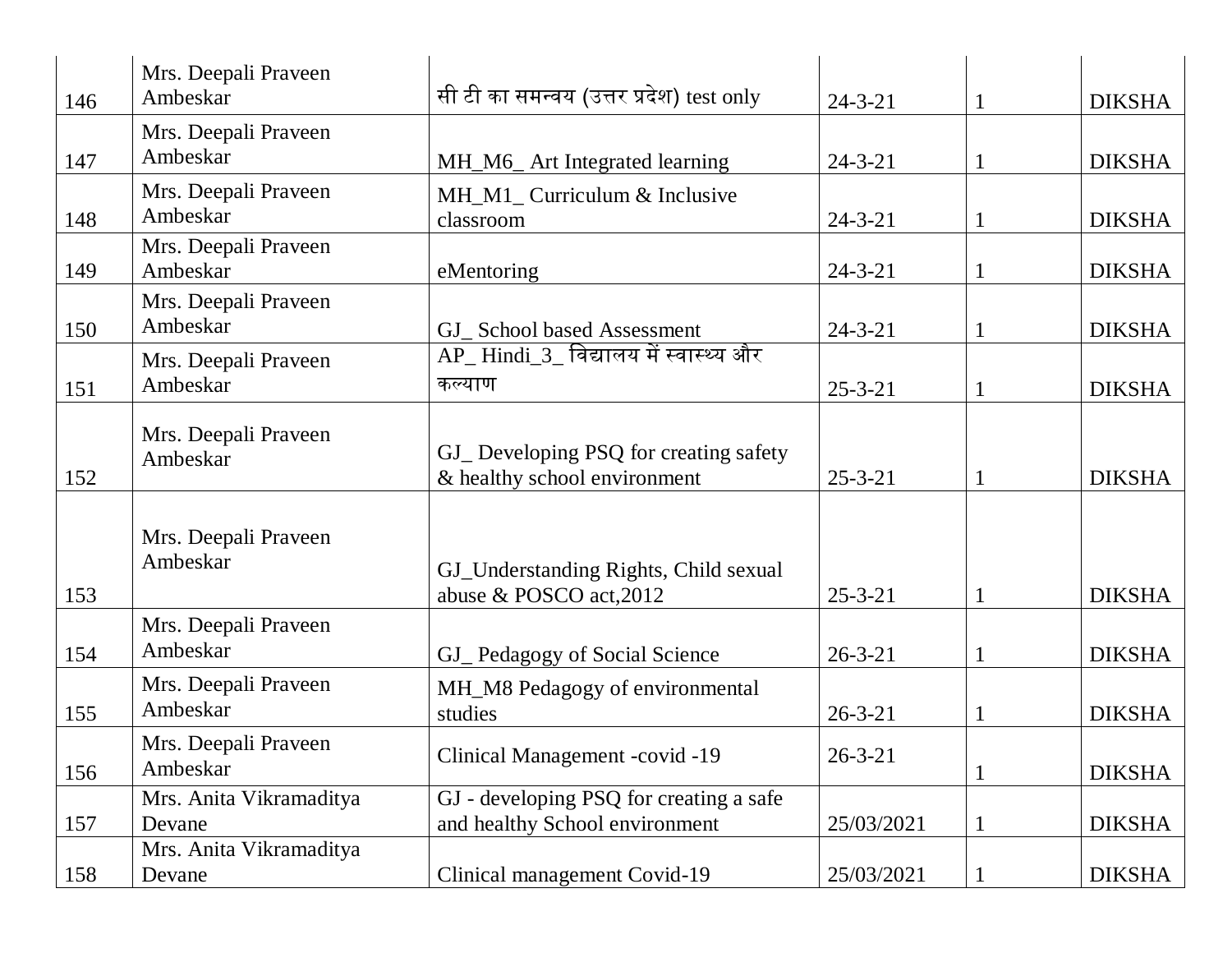|     | Mrs. Anita Vikramaditya |                                             |            |                |               |
|-----|-------------------------|---------------------------------------------|------------|----------------|---------------|
| 159 | Devane                  | Covid-19 stress management English          | 25/03/2021 |                | <b>DIKSHA</b> |
|     | Mrs. Anita Vikramaditya |                                             |            |                |               |
| 160 | Devane                  | TR - Health and well-being in schools       | 25/03/2021 |                | <b>DIKSHA</b> |
|     | Mrs. Anita Vikramaditya |                                             |            |                |               |
| 161 | Devane                  | TR - Art integrated learning                | 26/03/2021 |                | <b>DIKSHA</b> |
|     | Mrs. Anita Vikramaditya | TR - Understanding rights , child sexual    |            |                |               |
| 162 | Devane                  | abuse and the POCSO act 2012                | 26/03/2021 |                | <b>DIKSHA</b> |
|     | Mrs. Anita Vikramaditya |                                             |            |                |               |
| 163 | Devane                  | CBSE reading challenge 2.0                  | 22/03/2021 |                | <b>DIKSHA</b> |
|     | Mrs. Anita Vikramaditya |                                             |            |                |               |
| 164 | Devane                  | Covid-19 training for NCC cadet             | 29/03/2021 |                | <b>DIKSHA</b> |
|     | Mrs. Anita Vikramaditya |                                             |            |                |               |
| 165 | Devane                  | AP Hindi 1 - पाठ्यचर्या समावेशी कक्षा       | 30/03/2021 | $\overline{2}$ | <b>DIKSHA</b> |
|     | Mrs. Anita Vikramaditya | AP Hindi 2 - स्वस्थ विद्यालय परिवेश निर्मित |            |                |               |
| 166 | Devane                  | करने PSQ हेतु विकसित करना                   | 30/03/2021 | 2              | <b>DIKSHA</b> |
|     | Mrs. Anita Vikramaditya | AP Hindi 3 - विद्यालय में स्वास्थ्य और      |            |                |               |
| 167 | Devane                  | कल्याण                                      | 30/03/2021 |                | <b>DIKSHA</b> |
|     | Mrs. Anita Vikramaditya |                                             |            |                |               |
| 168 | Devane                  | सी टी का समन्वय ( उत्तर प्रदेश ) test only  | 23/03/2021 |                | <b>DIKSHA</b> |
|     | Mrs. Anita Vikramaditya | $CM$ RISE डिजिटल शिक्षक प्रशिक्षण मध्य      |            |                |               |
| 169 | Devane                  | प्रदेश                                      | 27/03/2021 | $\overline{2}$ | <b>DIKSHA</b> |
|     | Mrs. Anita Vikramaditya |                                             |            |                |               |
| 170 | Devane                  | <b>Experiential learning course</b>         | 18/03/2021 | $\overline{2}$ | <b>DIKSHA</b> |
|     | Mrs. Anita Vikramaditya |                                             |            |                |               |
| 171 | Devane                  | Competency based education model 1          | 18/03/2021 |                | <b>DIKSHA</b> |
|     | Mrs. Anita Vikramaditya |                                             |            |                |               |
| 172 | Devane                  | Competency based education model 2          | 18/03/2021 |                | <b>DIKSHA</b> |
|     | Mrs. Anita Vikramaditya |                                             |            |                |               |
| 173 | Devane                  | Competency based education model 3          | 18/03/2021 |                | <b>DIKSHA</b> |
|     | Mrs. Anita Vikramaditya |                                             |            |                |               |
| 174 | Devane                  | Competency based education model 4          | 19/03/2021 | 2              | <b>DIKSHA</b> |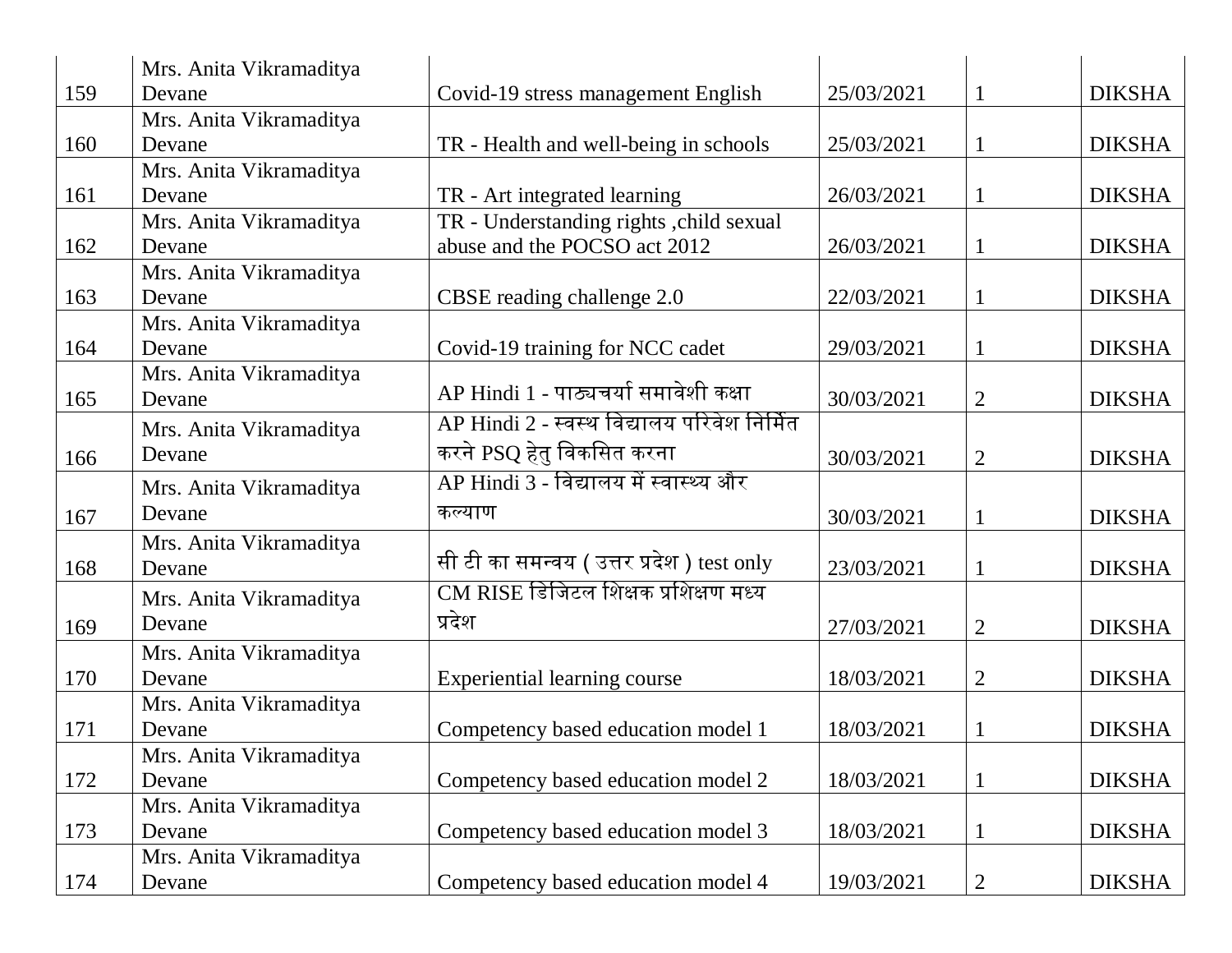| 175 | Mrs. Snehal Prasad Kadam   | <b>Experiential learning course</b>                    | 19-Mar-21      |              | <b>DIKSHA</b> |
|-----|----------------------------|--------------------------------------------------------|----------------|--------------|---------------|
| 176 | Mrs. Snehal Prasad Kadam   | <b>Competence based Education Model</b>                | $19-03-21$     | 4            | <b>DIKSHA</b> |
| 177 | Mrs.Snehal PrasadKadam     | 1.TR Pedagogy of Mathematics                           | 25-Mar-21      |              | <b>DIKSHA</b> |
| 178 | Mrs.Snehal PrasadKadam     | 2. Cyber hygiene practices Personal Digital<br>Devices | 25-Mar-21      |              | <b>DIKSHA</b> |
| 179 | Mrs. Snehal Prasad Kadam   | 3.TR curriculum and Inclusive class room               | 25March 2021   |              | <b>DIKSHA</b> |
| 180 | Mrs. Snehal Prasad Kadam   | 4.TR Developing persona Isocial Qualities              | $25-Mar-21$    |              | <b>DIKSHA</b> |
| 181 | Mrs. Snehal Prasad Kadam   | 5. सी टी का समन्वय test only                           | 23-Mar-21      |              | <b>DIKSHA</b> |
| 182 | Mrs.Snehal PrasadKadam     | पाठ्यचर्या और समावेशी कक्षा                            | 24-Mar-21      |              | <b>DIKSHA</b> |
| 183 | Mrs. Snehal Prasad Kadam   | स्वास्थ विद्यालयी परिवेशी निर्मित                      | 24-Mar-21      |              | <b>DIKSHA</b> |
| 184 | Mrs. Snehal Prasad Kadam   | करने का हेतु विकसित करना                               | $24 - 03 - 21$ |              | <b>DIKSHA</b> |
| 185 | Mrs. Sayali Gurunath Sutar | <b>ARBUS Course1 - 0223</b>                            | 23.03.2021     |              | Diksha        |
| 186 | Mrs. Sayali Gurunath Sutar | e- mentoring Training                                  | 24.03.2021     |              | Diksha        |
| 187 | Mrs. Sayali Gurunath Sutar | <b>ARAH PRD course 1 - 0223</b>                        | 23.03.2021     |              | Diksha        |
| 188 | Mrs. Sayali Gurunath Sutar | Cyber hygiene practices : personal digital<br>devices  | 23.03.2021     | 1            | Diksha        |
| 189 | Mrs. Sayali Gurunath Sutar | Appropriate behaviour : Covind                         | 23.03.2021     |              | Diksha        |
| 190 | Mrs. Sayali Gurunath Sutar | GA_12- Pedalogy of science                             | 24.03.2021     |              | Diksha        |
| 191 | Mrs. Sayali Gurunath Sutar | GJ- Initiatives in school education                    | 26.03.2021     |              | Diksha        |
| 192 | Mrs. Sayali Gurunath Sutar | covid awareness - Marathi                              | 25.03.2021     |              | Diksha        |
| 193 | Mrs. Sayali Gurunath Sutar | Art integrated learning                                | 24.03.2021     |              | Diksha        |
| 194 | Mrs. Sayali Gurunath Sutar | covid-19 - Stress management in Hindi                  | 25.03.21       |              | Diksha        |
| 195 | Mrs. Sayali Gurunath Sutar | GJ - Pedalogy of Environmental studies                 | 24.03.2021     |              | Diksha        |
| 196 | Mrs. Sayali Gurunath Sutar | <b>Basics of COVID -Marathi</b>                        | 25.03.2021     | $\mathbf{1}$ | Diksha        |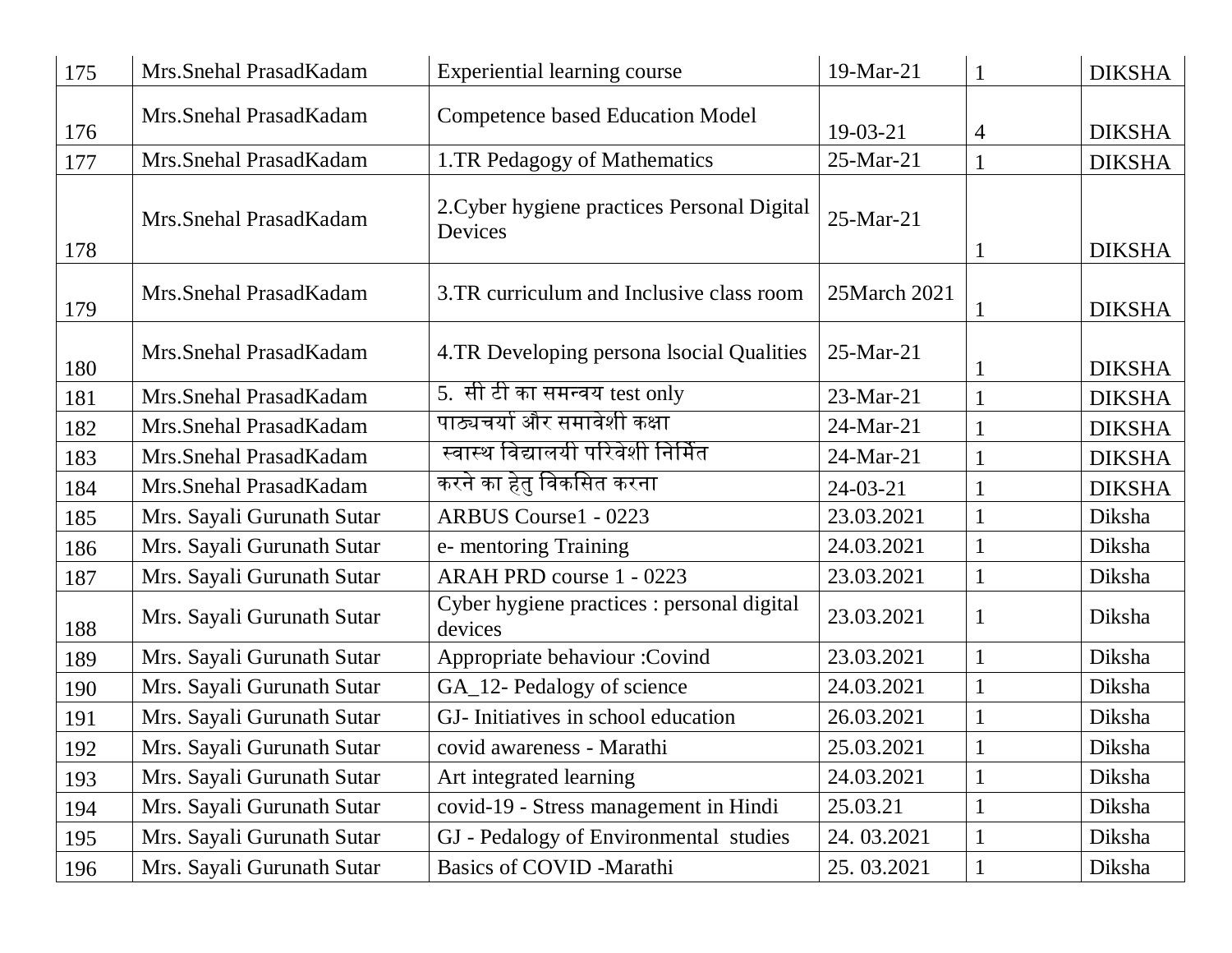| 197 | Mrs. Sayali Gurunath Sutar    | Pedalogy of mathematics             | 2.4.2021       |                | Diksha |
|-----|-------------------------------|-------------------------------------|----------------|----------------|--------|
| 198 | Mrs. Aruna Rohit Kumar Patil  | Experiential learning course        | 18-03-21       |                | Diksha |
| 199 | Mrs. Aruna RohitKumar Patil   | <b>Competency Based Education</b>   | 44273          | 4              | Diksha |
| 200 | Mrs. Aruna RohitKumar Patil   | Module 1                            | 44273          |                | Diksha |
| 201 | Mrs. Aruna RohitKumar Patil   | Module 2                            | 44273          |                | Diksha |
| 202 | Mrs. Aruna RohitKumar Patil   | Module 3                            | 44273          |                | Diksha |
| 203 | Mrs. Aruna RohitKumar Patil   | Module 4                            | 44273          |                | Diksha |
| 204 | Mrs. Aruna RohitKumar Patil   | CT का समन्वय test only              | 44287          |                | Diksha |
| 205 | Mrs. Vaishali Pravin Bhalerao | <b>Experiential learning course</b> | 18/3/2021      |                | Diksha |
| 206 | Mrs. Vaishali Pravin Bhalerao | <b>Competency Based Education</b>   | 19/3/2021      | $\overline{4}$ | Diksha |
| 207 | Mrs. Vaishali Pravin Bhalerao | Module 1                            | 19/3/2021      |                | Diksha |
| 208 | Mrs. Vaishali Pravin Bhalerao | Module 2                            | 19/3/2021      |                | Diksha |
| 209 | Mrs. Vaishali Pravin Bhalerao | Module 3                            | 19/3/2021      |                | Diksha |
| 210 | Mrs. Vaishali Pravin Bhalerao | Module 4                            | 19/3/2021      |                | Diksha |
|     | Mrs. Vaishali Pravin Bhalerao | eMentoring                          | $2 - 4 - 2021$ | 4.00           | Diksha |
| 211 |                               |                                     |                |                |        |
| 212 | Mrs. Rimpal Harish Chellani   | <b>Experiential learning course</b> | 18/3/2021      |                | Diksha |
| 213 | Mrs. Tejaswini Rupesh More    | <b>Experiential learning course</b> | 18/3/2021      |                | Diksha |
| 214 | Mrs. Alma Rahim Sayyad        | <b>Experiential learning course</b> | 18/3/2021      |                | Diksha |
| 215 | Mrs. Vaishali Pravin Bhalerao | <b>Experiential learning course</b> | 18/3/2021      |                | Diksha |
| 216 | Mrs. Anjali Vishal Kurade     | <b>Experiential learning course</b> | 18/3/2021      |                | Diksha |
| 217 | Mrs. Aruna Rohitkumar Patil   | <b>Experiential learning course</b> | 18/3/2021      |                | Diksha |
| 218 | Mrs. Seema Kiran Shinde       | <b>Experiential learning course</b> | 18/3/2021      |                | Diksha |
| 219 | Mrs. Pratima Parag. Thakur    | <b>Experiential learning course</b> | 18/3/2021      |                | Diksha |
| 220 | Mrs.Leena. Patil              | <b>Experiential learning course</b> | 18/3/2021      |                | Diksha |
| 221 | Mrs. Rimpal Harish Chellani   | <b>Competency Based Education</b>   | 19/3/2021      | 4              | Diksha |
| 222 | Mrs. Tejaswini Rupesh More    | <b>Competency Based Education</b>   | 19/3/2021      | 4              | Diksha |
| 223 | Mrs. Alma Rahim Sayyad        | <b>Competency Based Education</b>   | 19/3/2021      | 4              | Diksha |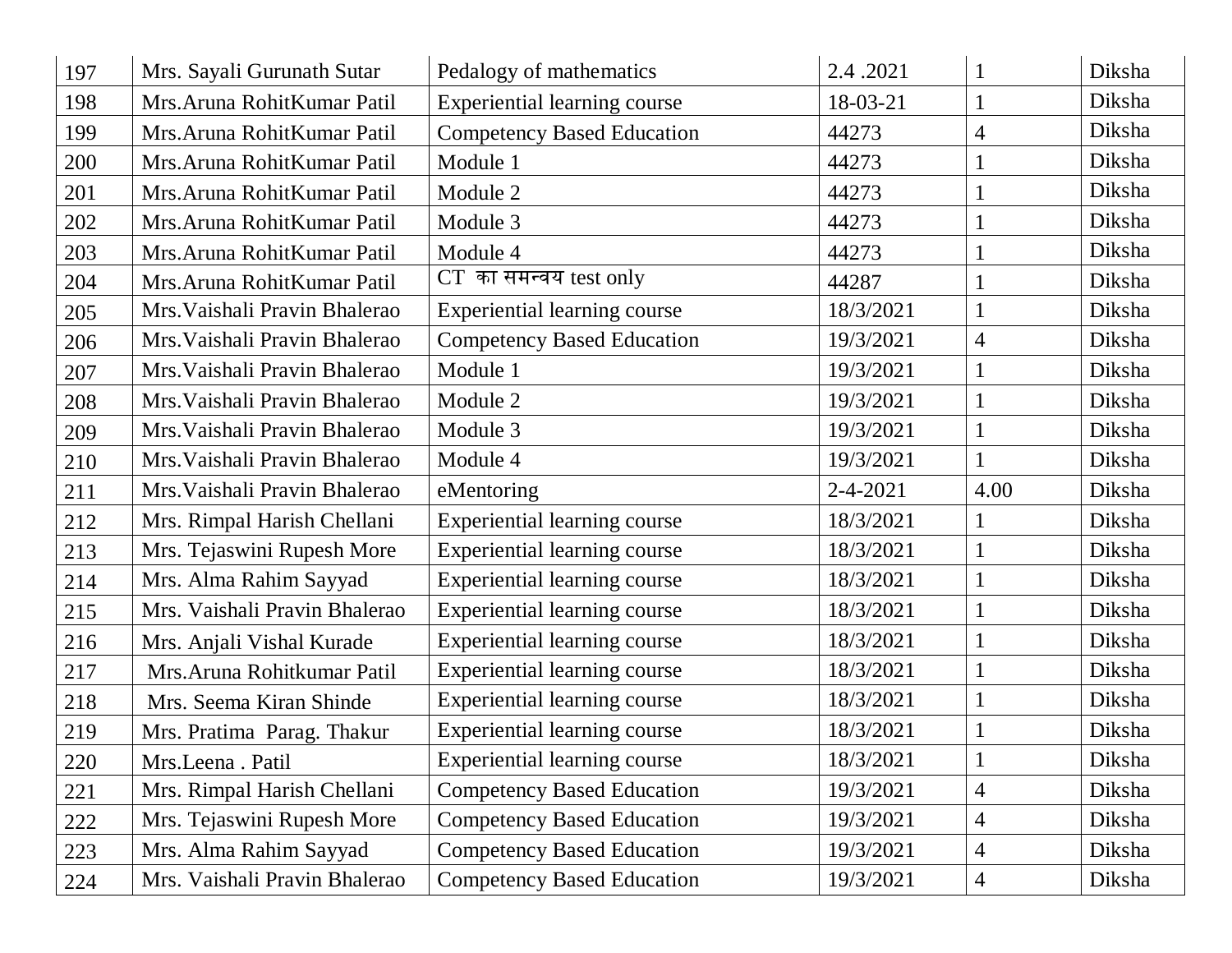| 225     | Mrs. Anjali Vishal Kurade           | <b>Competency Based Education</b>   | 19/3/2021 | 4              | Diksha |
|---------|-------------------------------------|-------------------------------------|-----------|----------------|--------|
| 226     | Mrs. Aruna Rohitkumar Patil         | <b>Competency Based Education</b>   | 19/3/2021 | $\overline{4}$ | Diksha |
| 227     | Mrs. Seema Kiran Shinde             | <b>Competency Based Education</b>   | 19/3/2021 | $\overline{4}$ | Diksha |
| 228     | Mrs. Pratima Parag. Thakur          | <b>Competency Based Education</b>   | 19/3/2021 | $\overline{4}$ | Diksha |
| 229     | Mrs.Leena. Patil                    | <b>Competency Based Education</b>   | 19/3/2021 | $\overline{4}$ | Diksha |
| 230     | Mrs. Snehal Sushil Pawar            | Experiential learning course        | 18/3/2021 |                | Diksha |
| 231     | Mrs. Snehal Sushil Pawar            | <b>Competency Based Education</b>   | 19/3/2021 | $\overline{4}$ | Diksha |
| 232     | Mrs. Madhumalti Milindraj<br>Malage | <b>Experiential learning course</b> | 18/3/2021 |                | Diksha |
| 233     | Mrs. Mansingh Dinkar<br>Daddikar    | <b>Experiential learning course</b> | 18/3/2021 |                | Diksha |
| 234     | Mrs. Surekha Maruti Shinge          | Experiential learning course        | 18/3/2021 |                | Diksha |
| 235     | Mrs. Sayali Gurunath Sutar          | Experiential learning course        | 18/3/2021 | 1              | Diksha |
| 236     | Mrs. Vidya Ganesh Kulkarni          | Experiential learning course        | 18/3/2021 |                | Diksha |
| 237     | Mrs. Smita Sandeep Patil            | Experiential learning course        | 18/3/2021 |                | Diksha |
| 238     | Mrs. Madhumalti Milindraj<br>Malage | <b>Competency Based Education</b>   | 19/3/2021 | 4              | Diksha |
| 239     | Mrs. Mansingh Dinkar<br>Daddikar    | <b>Competency Based Education</b>   | 19/3/2021 | 4              | Diksha |
| 240     | Mrs. Surekha Maruti Shinge          | <b>Competency Based Education</b>   | 19/3/2021 | $\overline{4}$ | Diksha |
| 241     | Mrs. Sayali Gurunath Sutar          | <b>Competency Based Education</b>   | 19/3/2021 | $\overline{4}$ | Diksha |
| 242     | Mrs. Vidya Ganesh Kulkarni          | <b>Competency Based Education</b>   | 19/3/2021 | 4              | Diksha |
| 243     | Mrs. Smita Sandeep Patil            | <b>Competency Based Education</b>   | 19/3/2021 | $\overline{4}$ | Diksha |
| 244     | Mrs. Sabina Imran Saudagar          | <b>Experiential learning course</b> | 18/3/2021 |                | Diksha |
| $245\,$ | Mrs. Snehal Santosh Alwekar         | Experiential learning course        | 18/3/2021 |                | Diksha |
| 246     | Mrs. Pornima Sachin Shingade        | <b>Experiential learning course</b> | 18/3/2021 |                | Diksha |
| 247     | Mr. Mayur Shivaji Patil             | <b>Experiential learning course</b> | 18/3/2021 |                | Diksha |
| 248     | Mrs. Anita Dhondiram Pawar          | Experiential learning course        | 18/3/2021 |                | Diksha |
| 249     | Mrs. Sabina Imran Saudagar          | <b>Competency Based Education</b>   | 19/3/2021 | 4              | Diksha |